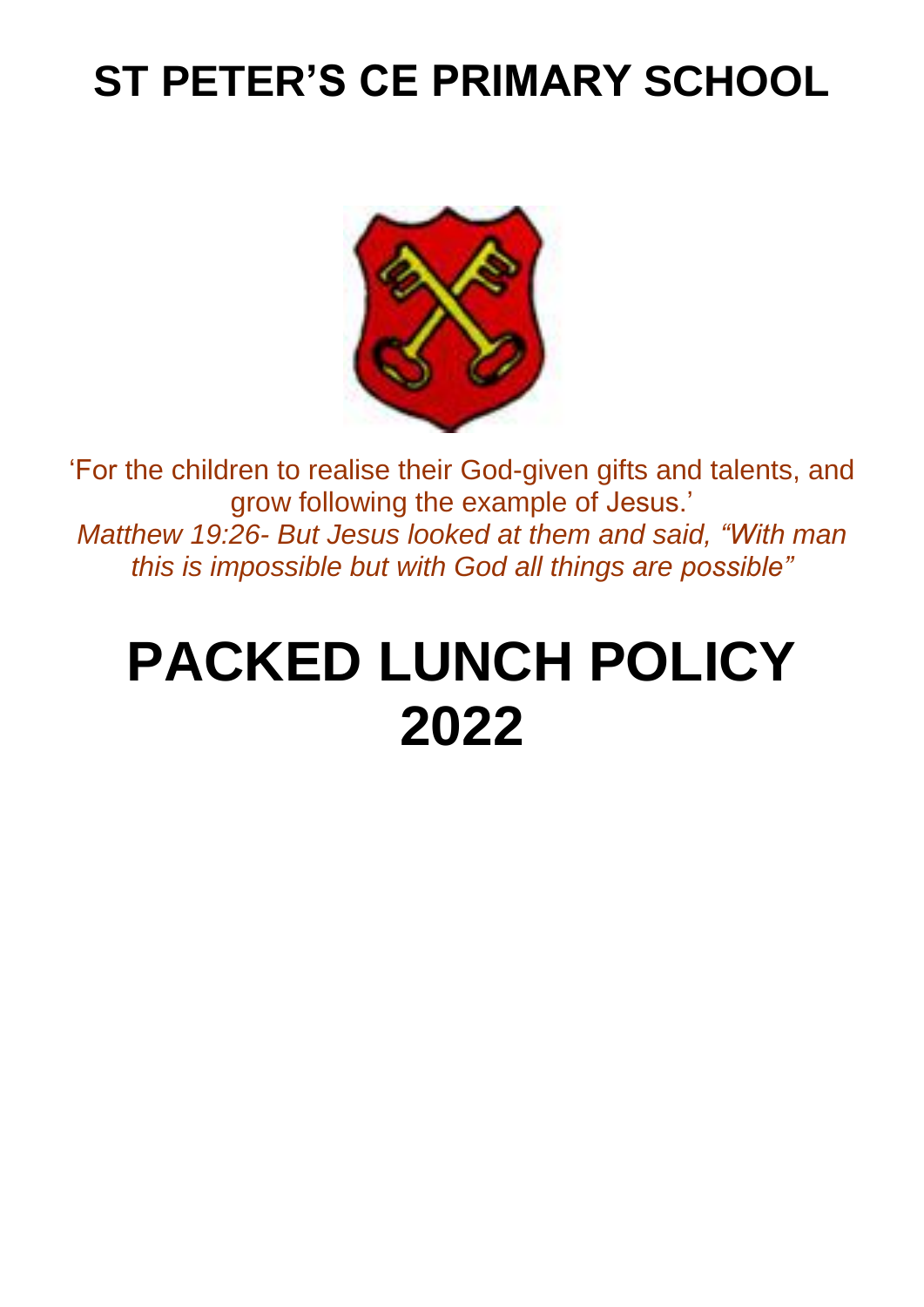# **Introduction**

What children eat at school is important and school lunches have to meet strict standards to provide 1/3 of a child's daily nutrient requirements. Research from the Food Standards Agency (School Lunchbox Survey) and later research by the School Food Trust has shown that the majority of lunchboxes surveyed were high in fat, sugar and salt. The school also respects the role parental judgement in giving their child a healthy balanced diet and wants to continue working alongside parents.

It is essential that parents check the ingredients of their children's packed lunch to ensure that there are no ingredients that could cause harm to children with specific allergies such as nuts. This policy is for all pack lunches so covers trips as well as lunch time in school. **Aim**:

This policy applies to all pupils and parents providing packed lunches and other foods to be consumed within school or on school trips during normal school hours. It aims to:

- To ensure that no food is brought into school that could endanger other children.
- To ensure that all packed lunches brought from home and consumed in school (or on school trips) provide the child with healthy food that is similar in its nutritional value to food served in schools.
- To make a positive contribution to children's health by encouraging healthy eating habits in childhood, setting a trend for lifelong health and wellbeing.
- To work with parents to ensure that we have fit and healthy children.
- To allow pupils to understand the importance of a balanced diet, including the place for occasional 'treats'.
- To work with parents to ensure that packed lunches abide by the standards listed below and give suggestions for healthy lunches when possible.

This packed lunch policy fits within a wider context of promoting a whole school approach to food and healthy eating and builds upon curriculum teaching in science and PSHE.

# **Lunchtime arrangements**

- The school will work with the pupils to provide appropriate dining room arrangements where pupils eating school meals and packed lunches are able to sit together.
- The school will ensure that free, fresh drinking water is readily available at all times.
- All uneaten food and waste will be kept in the lunchbox and returned home with the child so that parents are able to monitor their child's food consumption.
- It would be helpful if the children could have a lunch box, where the lid can be used as an area to eat the food from. This limits the foods contact with the tables.
- Pupils are not allowed to share their food with other children. Please make sure that your child knows this.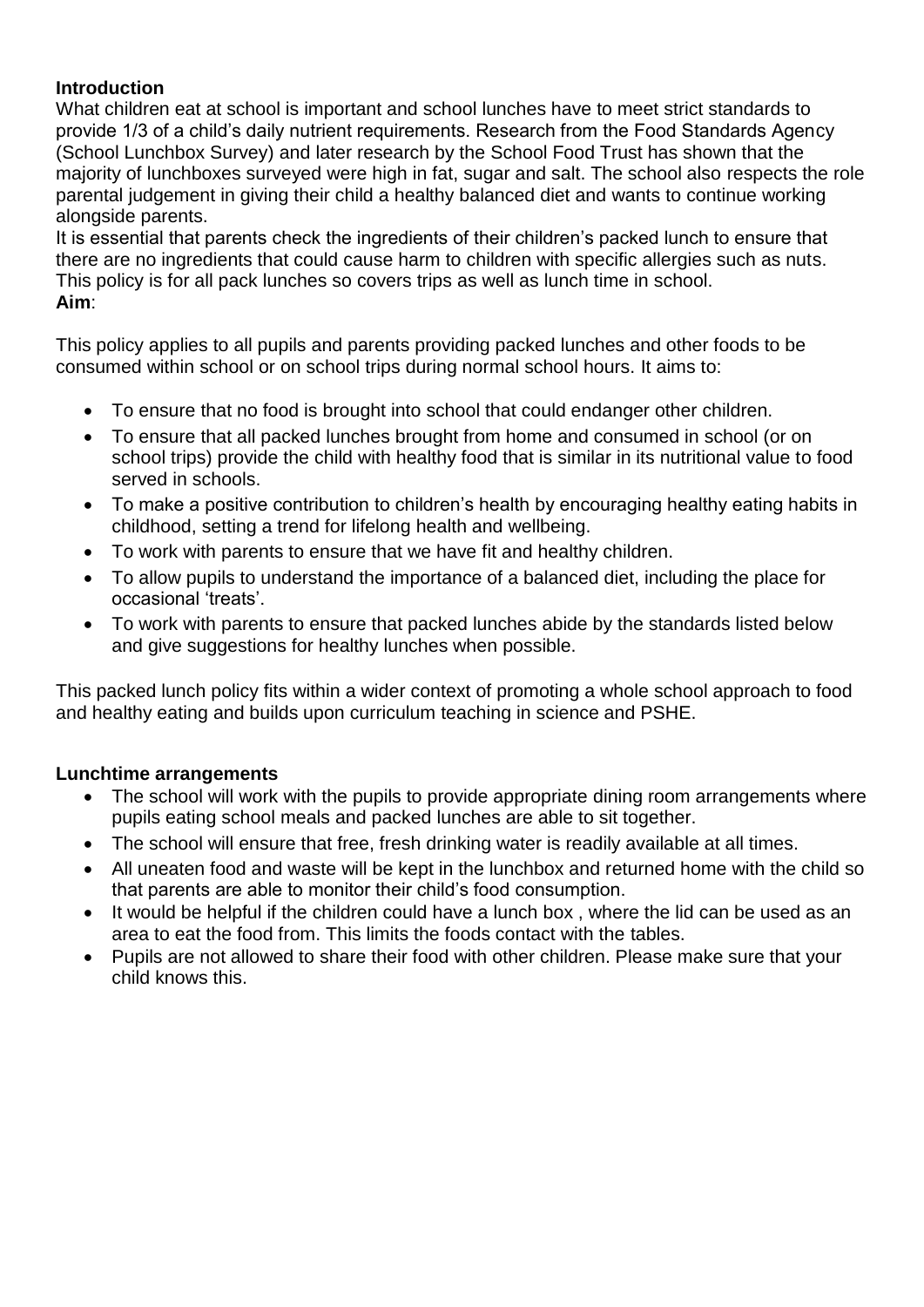## **Food contained in a packed lunch**

# **Packed lunches may include the following every day:**

- **Fruit and Vegetables**  at least one portion of fruit and one portion of vegetables or salad.
- **A starchy food** like bread, pasta, rice, couscous, noodles, potatoes or other type of cereals.
- **Non-dairy source of protein** meat, fish, egg, beans or pulses such as lentils, kidney beans, chickpeas, hummus and falafel.
- **Dairy products** such as milk, cheese, yoghurt, fromage frais.
- **Drinks**  the school provides water but drinks, such as 100% pure fruit juice, semi-skimmed or skimmed milk, yoghurt or milk drinks and smoothies are permitted. Children may bring low sugar cordial, well-diluted with plain water.
- **Oily fish**, such as salmon, are recommended to be included at least once every three weeks.

### **Packed lunches should never include:**

- Confectionery such as chocolate bars, sweets and chewing gum.
- Any product containing nuts, including chocolate spreads, satay chicken, peanut butter etc.
- Fizzy/sugary drinks. This includes diet drinks and energy drinks which can contain high levels of caffeine and other additives and are not suitable for children.

#### **Occasionally, the following foods which have a higher sugar or fat content, may be included as part of a balanced diet:**

- Meat products such as sausage rolls, individual pies, corned meat and sausages/chipolatas.
- High fat, high salt, high sugar snacks such as sweet popcorn and other high fat/salt packet savoury snacks.
- Cakes and biscuits. (Please check that they do not contain nuts)
- Honey, jam or marmalade as a sandwich filling.
- Cereal bars- (Please check that they do not contain nuts), fruit bars or chocolate-coated biscuits.
- Potato crisps

#### **Assessment, evaluation and reviewing:**

- Packed lunches will be regularly reviewed by midday meal supervisors.
- While respecting the parents' right to provide a balanced diet, if a child **regularly** brings a packed lunch that does not conform to the policy then the school will contact the parents to discuss this.
- Pupils with special diets or food allergies will be given due consideration.

#### **Special diets and allergies**

The school will work with parents whose children have food allergies or those with specific dietary needs, to keep them safe. For these reasons pupils are also not permitted to swap food items. For this reason the school may have to ask parents not to send in certain foods that other children are allergic to therefore we are a **NUT FREE SCHOOL.** 

The school also recognises that some pupils may require special diets that do not allow for the standards to be met exactly. In this case parents are urged to be responsible in ensuring that packed lunches are as healthy as possible. In these cases the SENCO and kitchen staff will work closely with the parents to ensure needs are met.